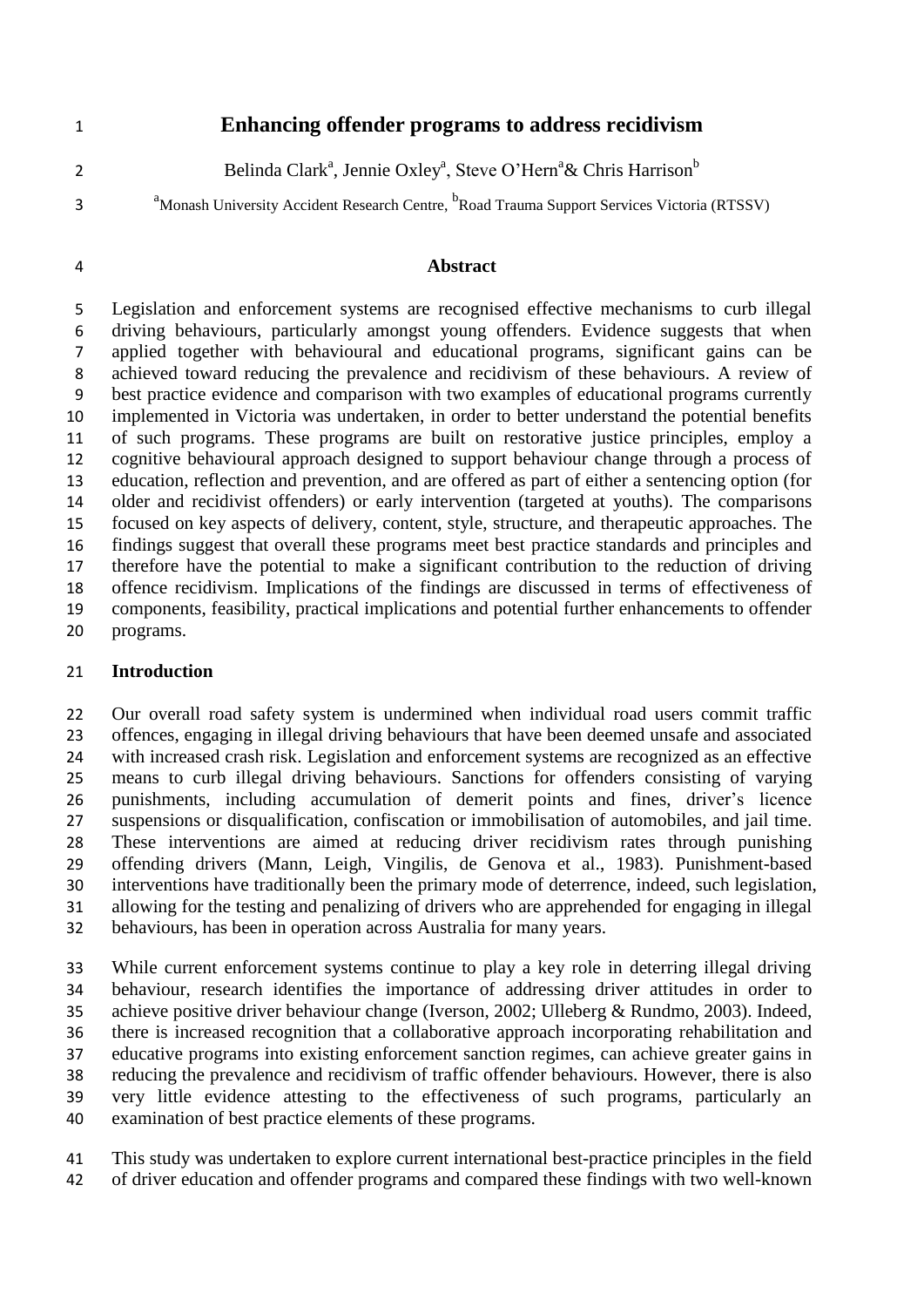- and established offender programs conducted in Melbourne, Victoria. The overall aim of the
- project was to provide recommendations regarding program enhancement based on the best
- practice principle findings particularly with regard to key messages, program content and
- delivery. This paper outlines some of the key findings and implications of the research.

# **Methodology**

- This project involved two phases including i) a review of the literature pertaining to the best
- practice application of offender programs as an education and rehabilitation countermeasure,
- particularly in relation to traffic offending behaviour and recidivism, and ii) a comparison of
- best practice principles with two well-established comparable traffic offender programs run
- in Melbourne, Victoria.
- Relevant published and grey literature were sourced to identify existing offender programs, evaluations of programs (if available), and the general literature on road safety education, rehabilitation and offender programs, mandatory treatment, intervention, etc. An extensive range of search engines and databases was utilised to source literature and included: Embase, SafetyLit, ScienceDirect, Ingentaconnect, Tandfonline, CRCNetbase, and other relevant databases including PsychInfo, Medline, Cochrane Library and Scopus. Key words included: driver education, novice/young driver, road safety education programs, traffic offender courses, mandatory treatment, recidivism, juvenile offenders, habitual offenders, rehabilitation, intervention, evaluation. There were no exclusion criteria.
- The comparison was undertaken by reviewing key principles and components of existing Victorian programs with the findings from the literature search.

# **Results and Discussion**

# *The role of traffic offender programs*

 Rehabilitation approaches initially evolved as alternatives to punishment–based interventions, and are based on the rationale that offenders require supportive treatment environments to assist them in changing their undesired behaviours (Mann et al., 1983). Within road safety, the focus of these rehabilitation type programs is typically on providing drivers with the knowledge, skills and strategies to avoid further high risk driving behaviours.

 Road safety rehabilitation programs, such as Driver Improvement Programs (DIPs), are widely applied in the United States as a countermeasure to address traffic violations, convictions and crashes experienced by drivers through helping them correct their potentially dangerous driving behaviours (Zhang, Gkritza, Keren, Nambisan et al., 2011). Analyses of DIPs with regard to crashes and violations have concluded that generally the programs result in reductions in violations (Lund & Williams, 1985; Masten & Peck, 2004), with a less pronounced reduction in crashes (Ker et al. 2005). However, in their analysis of the Iowa DIP program, Zhang et al. (2011) found only two percent participant crash involvement in the 13 to 18 month post-program period but that most drivers were reconvicted of a new offence within 90 days of completing the course. Additionally, the study found that DIPs lowered the probability of both male and female drivers incurring future convictions compared to drivers who had not completed the course. Masten and Peck (2004) found that the offender intervention programs included in their study resulted in traffic offence reduction for between 6 months and 2 years, with the longer and more comprehensive programs having the longest effect.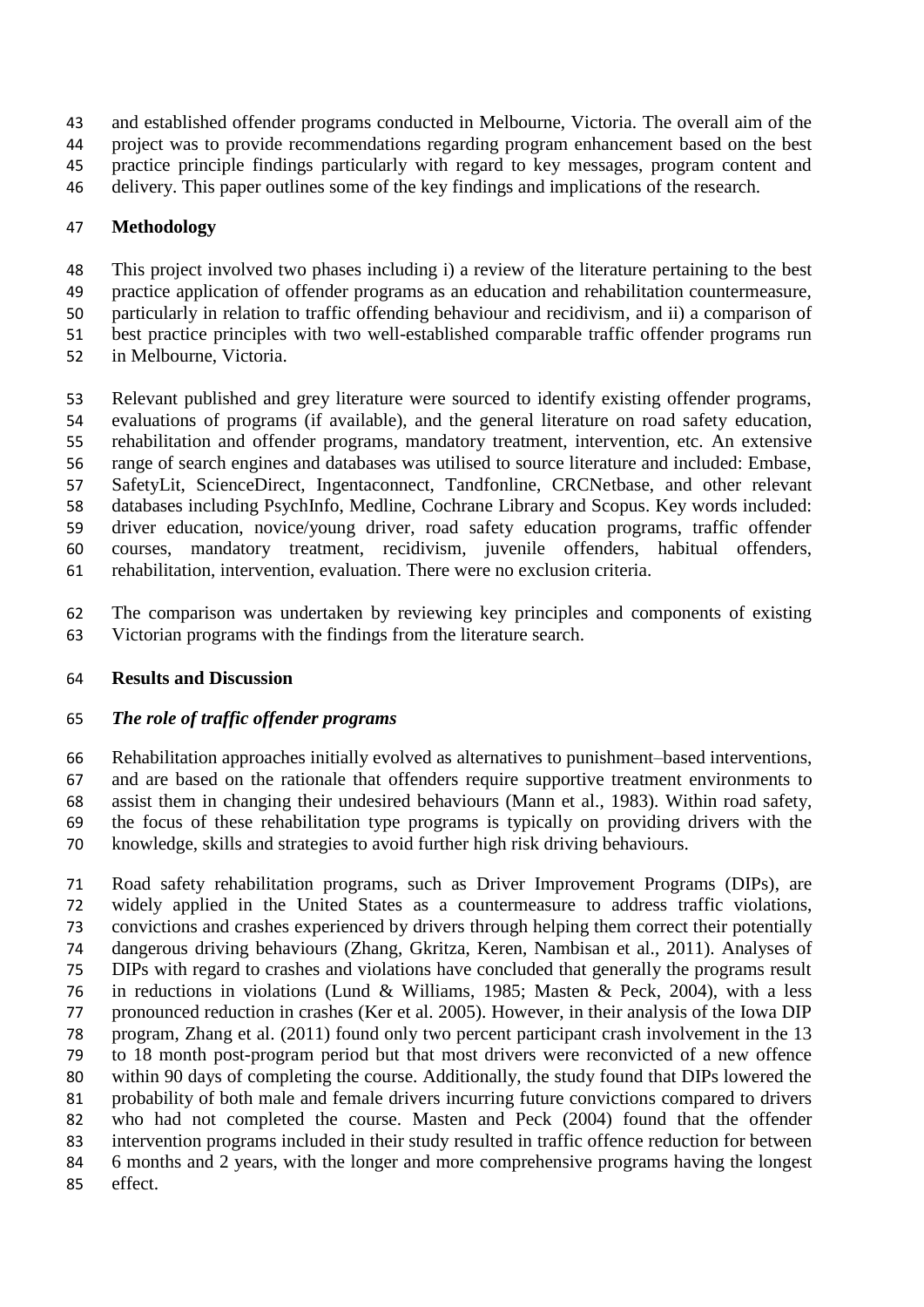Generally it is noted that there is a lack of strong evidence associated with the effectiveness of sanctions, education, and intervention programs when evaluated independently, with very few studies reporting strong positive effects. One of the key issues with evaluations of driver offender programs is that the effectiveness of the program has been evaluated against a reduction in participants' future crash rates (Wåhlberg, 2011). This poses difficulties due to the low crash rate frequencies and hence associated analytical statistical power, very large sample sizes are required to support meaningful analysis. While deterrent effects generally increase with the severity of the punishment (Yu, 1994), in DeYoung's (1997) evaluation of the effectiveness of treatments in reducing drink driving recidivism rates it was shown that jail terms were ineffective, even amongst first time offenders. In contrast, the combination of license restrictions and first offender programs was associated with the lowest recidivism rates compared with other sanctions evaluated. These findings were also consistent for second time offender drivers. The study found that treatment programs were more effective than licence suspension alone (DeYoung, 1997).

 Evaluations of studies based on behavioural change and program content recall have been shown to have more positive effects however, there are drawbacks with behaviour change and recall being more weakly associated with crashes. In addition, content recall is not necessarily a precursor for actual behaviour change, simply because there is not always automatic transfer from knowledge to behaviour. While achieving long-term behaviour change would be a desired outcome for most traffic offender countermeasures, it is not necessarily possible; therefore the intention of many programs is to educate and inform participants of the possible risks and consequences associated with adoption of risky driving behaviours and to take responsibility for their choices and actions.

 Previous research conducted in Victoria found that education type programs do play a role in shifting participant's motivation to change (Sheehan, 2005). Short education programs, have been found to be a cost effect means of intervention. These programs are particularly cost effective when implemented as a user pays program and can provide a positive complement to other forms of sanctions, such as fines and licence suspensions (Wundersitz & Hutchinson, 2006). Some successful programs have utilised a combination of both education and punishment techniques and evaluations have shown that these programs are associated with a reduction in driving offences; however no programs have been associated with reductions in crash rates (Wåhlberg, 2011).

 The Driver Intervention Program (DIP), operating in South Australia is mandated for any young learner or probationary driver (under the age of 25) who has had their licence disqualified for any offence, including first offences. Since its introduction the program has undergone two evaluations, the first in 1996 (Drummond, 1996) and the second in 2006 (Wundersitz & Hutchinson, 2006), with the most recent evaluation estimating conservatively that DIP programs may result in a 5% crash reduction. Further, given the low costs associated with delivering these programs, the benefit-cost ratios would be substantial, therefore justifying the costs of delivering these programs

## *Best Practice Traffic Offender Programs*

 While it is acknowledged that there are challenges in measuring the effectiveness of behavioural programs, all literature providing evaluative research on program effectiveness including evaluations of program components and outcome measures was examined to determine what is 'best-practice'. Overall, the findings of the review suggested that there are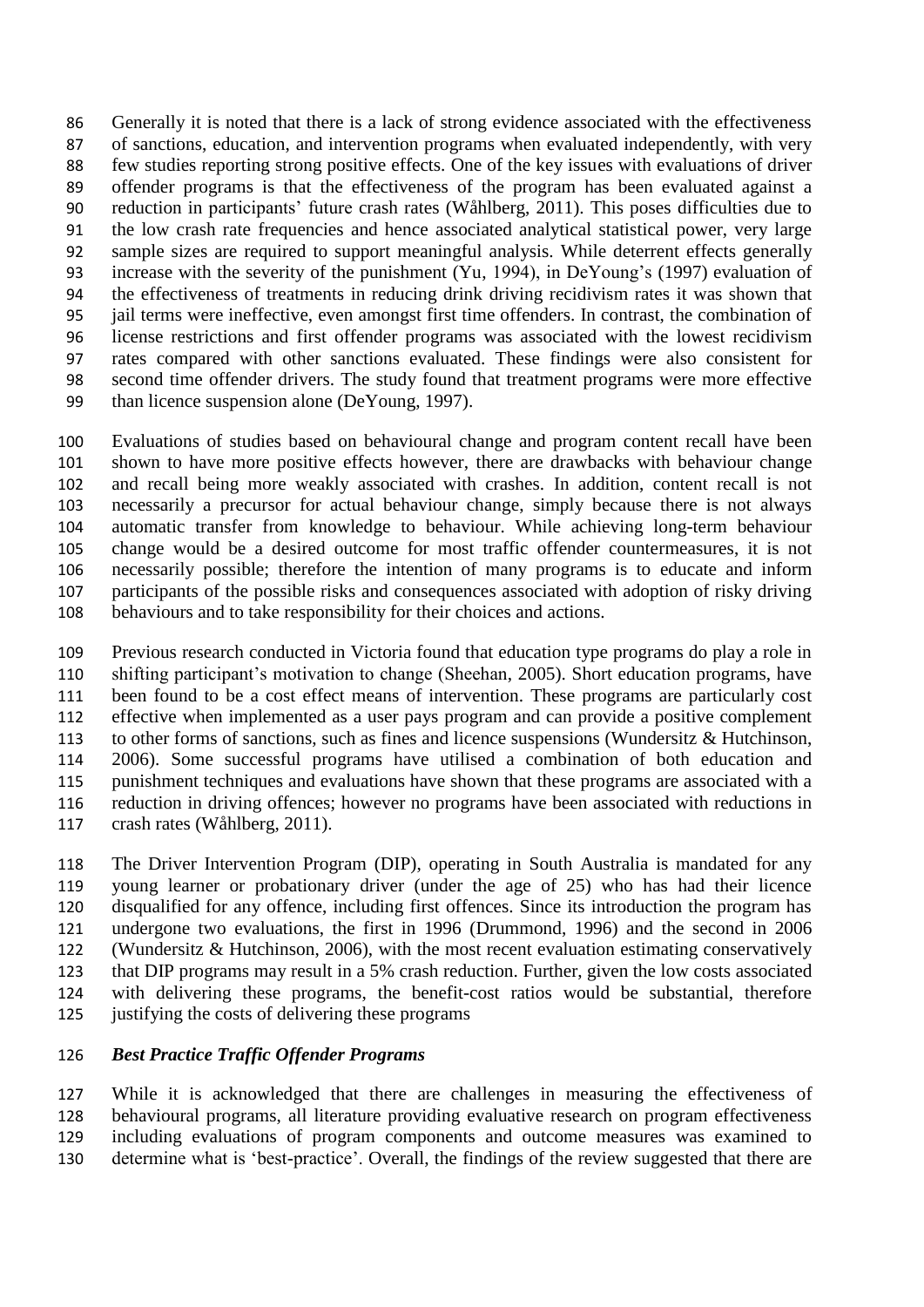six key considerations that are present in offender programs that are considered 'best-practice'. These are discussed below.

## *Theoretically based*

 Much of the literature assessing the effectiveness of community-based programs focuses on interventions based on Cognitive Behavioural Therapy (CBT). The overwhelming evidence shows that these treatment approaches are the best approaches for antisocial youth and result 137 in positive outcomes to prevent or reduce antisocial behaviour (Izzo & Ross, 1990; Lipsey et al., 2001; Armelius & Andreassen, 2007).

 Izzo and Ross (1990) found that interventions based on a theoretical principle or models were, on average, 5 times more effective in reducing recidivism than those that were not. In addition, interventions that included a cognitive component (problem solving, negotiation and interpersonal skills training, rational emotive therapy, role playing and modelling, and cognitive behaviour modification) were more than twice as effective as those that did not. Wilson and colleagues (Wilson, Bouffard, & Mackenzie, 2005) examined 20 studies of group-oriented CBT programs for juvenile offenders, including Moral Reconation Therapy and Reasoning and Rehabilitation. They concluded that representative CBT programmes reduced re-offending by 20-30 percent compared to control groups. In addition, Pearson, Lipton, Cleland et al. (2002) reviewed 69 research studies of behavioural (e.g. contingency contracting, token economy) and CBT programmes. CBT programmes were more effective than the behavioural ones in reducing re-offending, with a mean reduction in recidivism of about 30 percent for treated groups.

 One of the major contributions of Restorative Justice to the criminal justice system is its incorporation of emotional dimensions into the understanding of offender behaviour. Evolving research from within this field by Harris, Walgrave and Braithwaite (2004) questions the common reliance on, and effectiveness of, promoting disapproval and inducing the emotion of shame for offenders in attempts to encourage positive behavioural changes. To the contrary they highlight the importance of programs that treat offenders in a respectful manner to promote their development of empathy. The development of empathy is recognised for its role in promoting remorse and reconciliation which they view as the key to achieving successful, positive, law-abiding behaviour change (Harris et al., 2004).

## *Target group characteristics*

 The findings of the review also revealed that more specialised programs that are linked to the characteristics and risk factors of offenders being targeted by the intervention, are more effective than traditional programs that incorporated a 'one-size-fits-all' approach across all traffic offender groups. Some examples of targeted programs include:

- 166 General safer driving practices: Crash and injury prevention programs generally focus on addressing road rules, safe driving, substance abuse, law obeisance, defensive driving, and emotions and attitudes towards dangerous driving practices.
- 170 Drugs and Alcohol: Programs that deal with potentially addictive behaviours such as drugs and alcohol should note that the complexities of these behaviours play a key role in program design and development, with participants requiring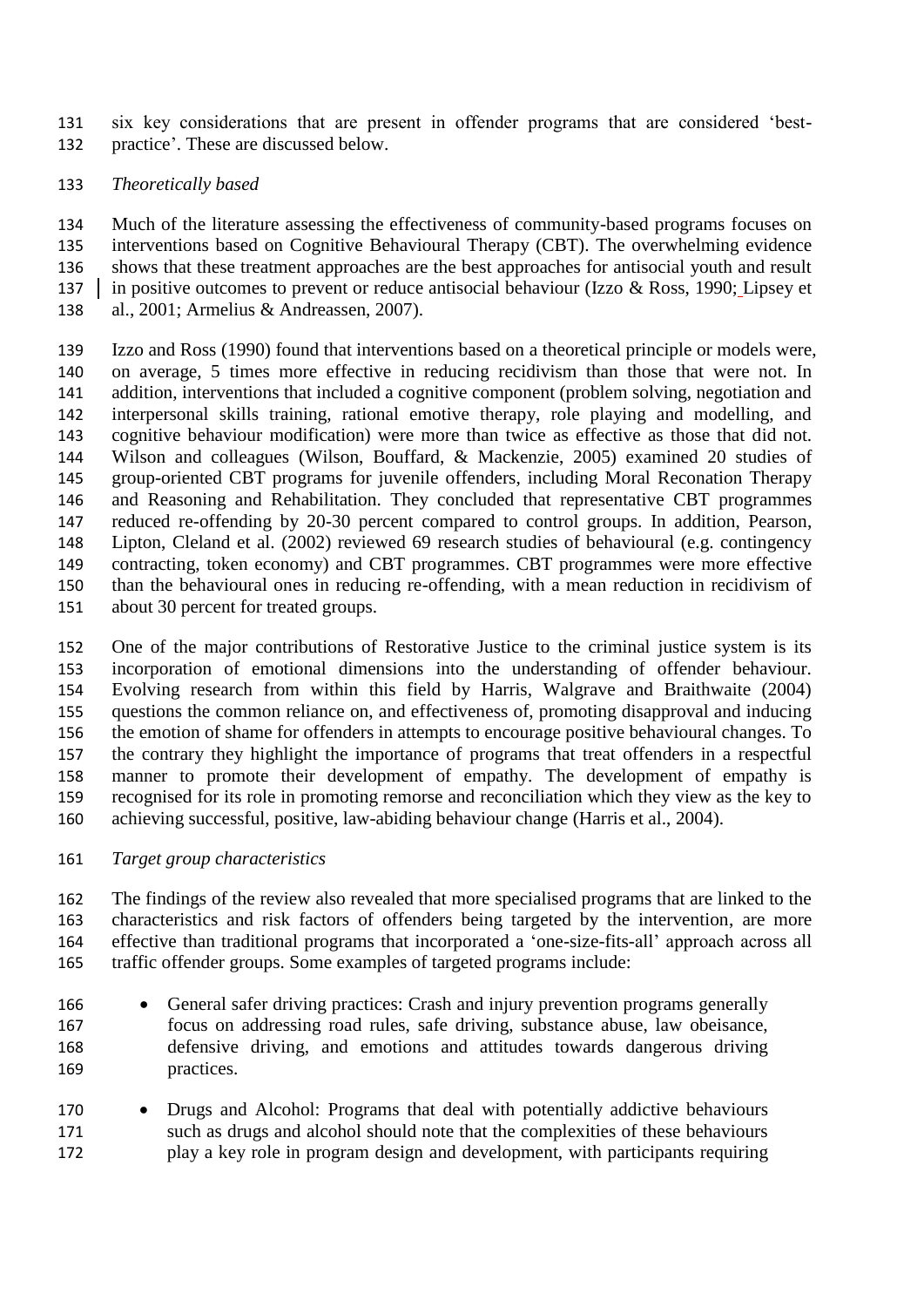- targeted treatment due to underlying substance abuse issues, in conjunction with addressing high risk driving behaviours (Marques et al., 2000).
- 175 Recidivist prevention: These programs generally follow a structure of problem recognition, definition, correction and resolution. In their review of driver offender programs, (McKnight & Tippetts, 1997) found that programs aimed at recidivism prevention resulted in significantly fewer accidents and violations during the following year. Recidivist programs are ideally structured when they can target key demographic variables (Sheehan et al., 2005). Shorter programs are suited to address the issues associated with first time offenders who have engaged in low range driving offences, while longer, more complex, treatment based programs are better suited to treating habitual recidivist drivers.
- Age group: Programs targeted at specific age groups are more effective in addressing relevant behavioural and motivational issues. Education programs can be targeted at various age groups including pre-driving populations, novice drivers and young drivers. Programs targeted towards traffic offenders typically do not have any age limits; however participants are often in the 15-25 years age group. Over representation of younger drivers in these programs is partially attributed to their increased likelihood of engaging in risky driving, and the relatively high rate of driving offences amongst younger drivers. There is also some suggestion that there is an increased rate of referral to these programs for young drivers by magistrates. This is in recognition that there is a greater chance of successful intervention for young drivers as their behaviour may be more a reflection of immaturity and lack of insight and knowledge rather than entrenched or habitual.

 Offender programs are typically targeted towards repeat offenders, who exhibit higher risk characteristics. In recent times there is a growing recognition of the advantages of adopting preventative strategies such as driver education programs that target young drivers and first time offenders.

*Key messages*

 Key message play an important role in delivering the desired information within a group setting and need to be of high quality and credible. Young people are constantly exposed to messages from various media and have become effective critiques of poorly presented messages. Messages should be tailored to support the facilitator/participant connection to maximise persuasiveness for promoting the desired participant behaviour change (Wolf, 2001). In group facilitation key messages are commonly confused with the re-stating of goals, goals which are not necessarily shared by the target audience to the same degree as the organisation promoting them. The role of key messages are to support the attainment of the goals (Wolf, 2001) and an important aspect of facilitating successful behaviour change is to actively listen to the participants and hear firsthand what obstacles to change they are faced with.

 Another primary role of a key message is to build rapport with, and engage the support of, the audience. It is important that messages are designed to align with a person's current belief system as attempts to force a change in beliefs will typically meet with resistance and 216 therefore failure (Wolf, 2001).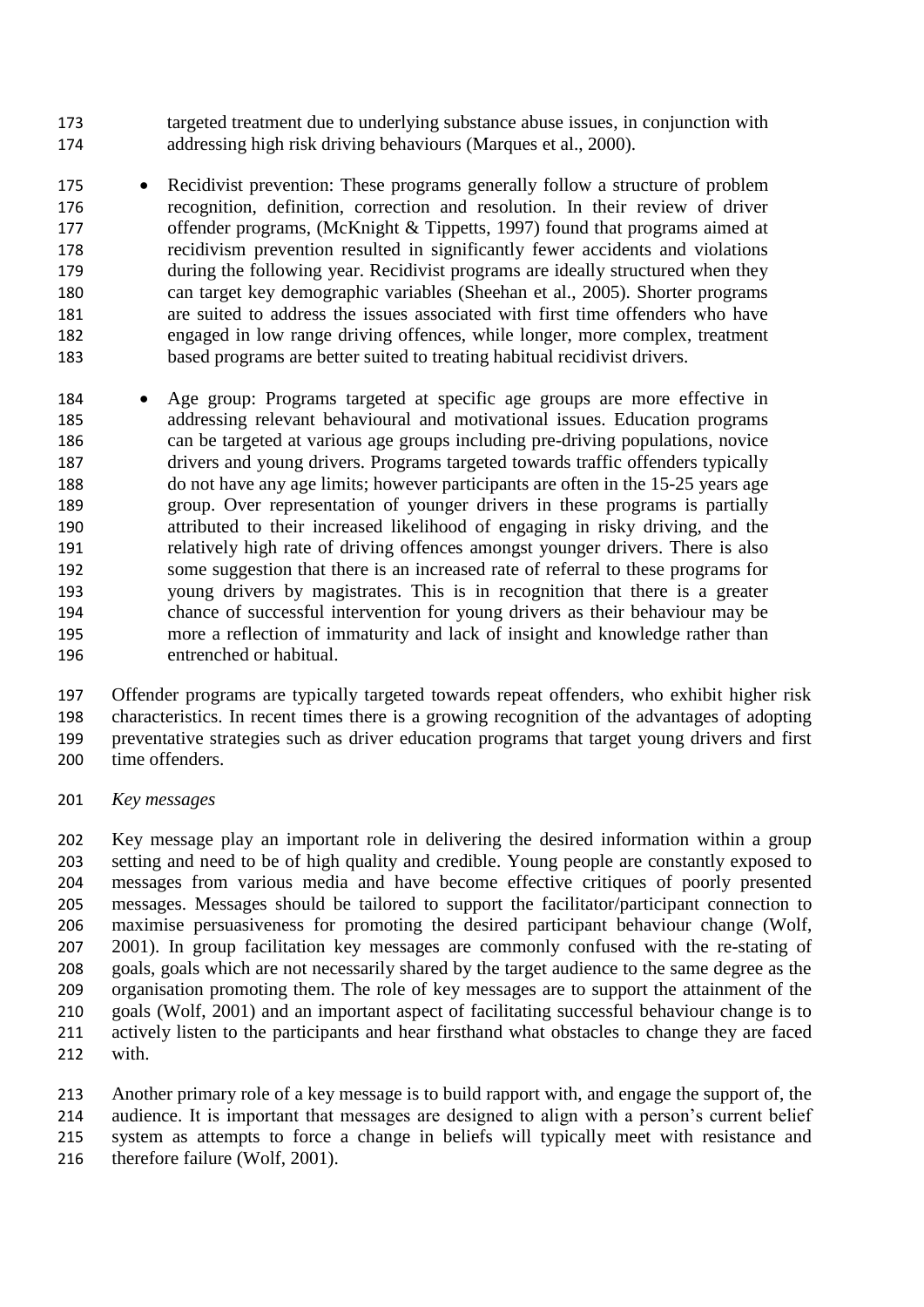Goals need to be well defined and obtainable; participants may need guidance to break goals down into smaller achievable steps that will lead them toward their overall goal. There is evidence that successful conveyance of one crucial key message may have a greater impact than partial conveyance of several messages for some difficult or resistant client groups.

## *Participant engagement*

 The evidence shows that there has been a shift from the traditional lecture type education model to a more client interactive model and that interactive models are more effective than traditional models. This focus on increased engagement has been facilitated through the incorporation of a range of learning mediums and choice of media needs to consider the target audience (Sheehan et al., 2005). For example, interactive, dynamic and highly simulating interfaces are appropriate to engage younger audiences, given their high use of advanced technology. Widely used interfaces such as Google, Facebook and Twitter offer a relatively low cost ability to target a wide audience (national and international) within a short time-frame.

 Wells-Parker and Bangert-Drowns (1995) found that programs which focused on lifestyle change strategies resulted in an overall positive effect on knowledge and attitudes towards drink driving behaviours. The findings of the current study found that most effective rehabilitation programs incorporate a combination of intervention methods including education, lifestyle change, and probationary contact and supervision.

## *Optimal program content*

 The appropriate degree of structure within a program is somewhat difficult to define and measure. The main argument presented for permitting program flexibility is that it allows a facilitator to tailor sessions to suit individual client groups; however care must be taken that the overall aims and objectives of the program are not undermined. Advantages of developing structured program content include: maintaining inter-facilitator consistency; ensuring the theoretical based objectives of the course content are maintained; and, presenting a sterner atmosphere for participants who have committed offences (Sheehan et al., 2005). In addition, the more flexibility permitted within course content the more challenging it is to conduct robust empirical evaluations.

## *Program facilitators and presenters*

 It is important that the programs are conducted by professional facilitators, trained in counselling, who are well versed in identifying and accommodating valuable adult learning factors (Sheehan et al., 2005). The following qualifications have been recommended for facilitators of driver education programs for recidivist speeding: 21years or older, adult education/social science qualification, hold a current drivers licence (3 yrs +), no licence suspensions/disqualifications, pass a police check (Styles et al., 2009).

*National based programs*

 The implementation of state or nationally based programs across Australia would promote the delivery of a consistent approach to traffic offender education programs. Comparable program delivery would further support the conduct of empirical evaluations and the development of specialised programs to target the various traffic offender profiles.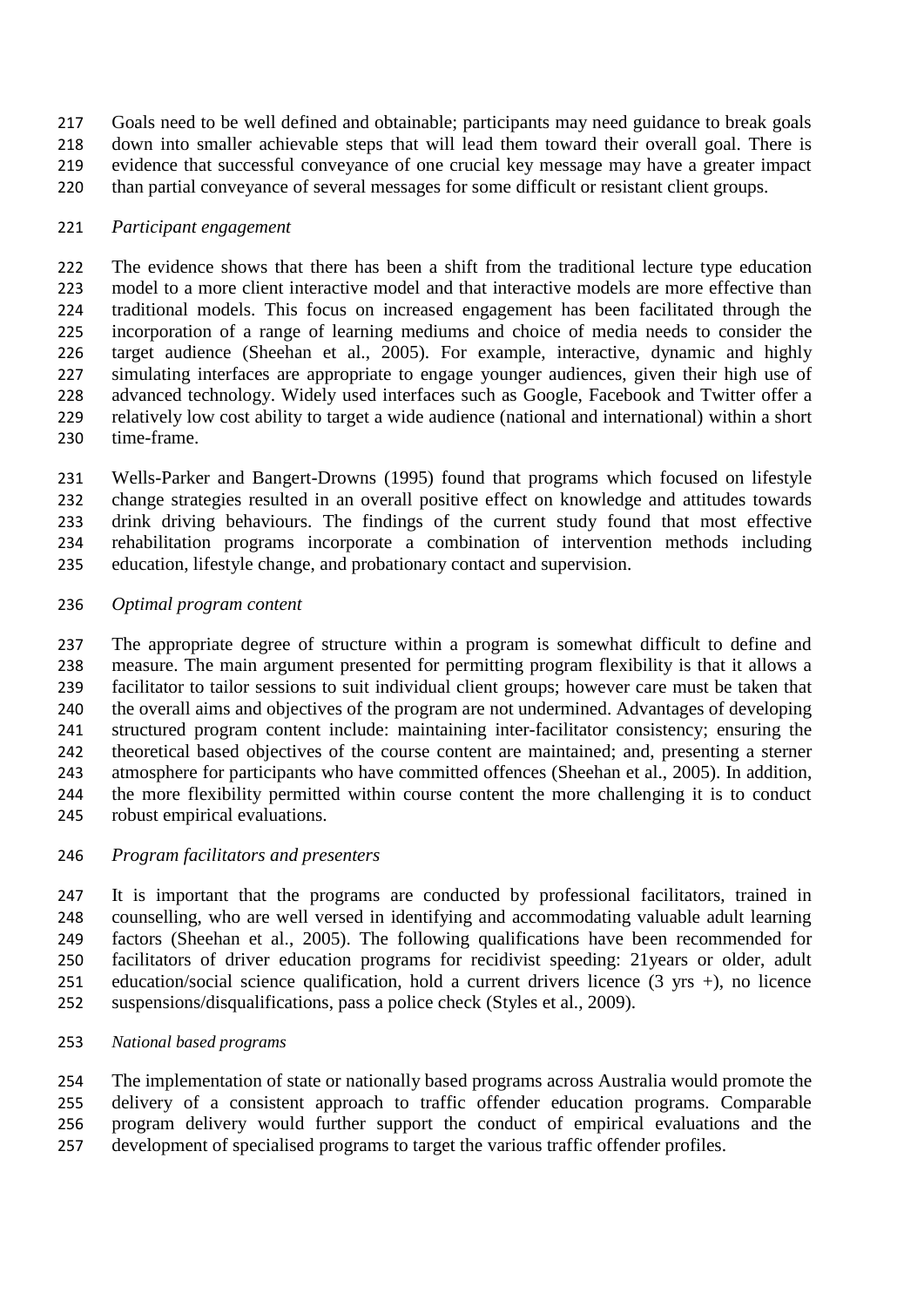#### 

#### **Comparison of best practice findings with existing offender programs**

 In this research phase two short, education based traffic offender programs, designed and facilitated by the Road Trauma Support Services Victoria (RTSSV) were reviewed for comparison with the results of the best practice review findings.

 The RTSSV have developed traffic offender education programs such as the Road Trauma Awareness Seminar (RTAS) and the more recently developed Drive To Learn program (DTL). The RTAS, in operation since 2004, is conducted in conjunction with referrals from the Victorian Magistrates' Court and targets first time or recidivist traffic offenders across all age groups. The more recently developed DTL program (2013) is conducted in conjunction with the Dandenong Magistrates' Court and targets young offenders aged up to 17 years, in their pre-licensing phase, who have been charged with (or are facing) charges relating to traffic offences.

 These programs are short, non-treatment based offender programs designed to reduce road trauma through traffic offender education that promotes the adoption of safer driving attitudes and behaviours and reduces recidivism. More specifically the programs are designed to: confront and evaluate participants' current road user belief systems; assist participants in identifying and managing precursors to offending; provide peer discussion and problem solving; provide reality based learning using volunteer/emergency service worker presentations; develop a commitment from driving offenders to engage in the official licensing process and traffic legislation; reduce the risk of further traffic offending and further involvement in the criminal justice process; and, reduce the likelihood of participants causing or being involved in road trauma through developing an understanding about the impact of their behaviour on themselves and the wider community.

## *Theoretical basis*

 The RTAS and DTL programs are based on restorative justice principles and three psychological models: Narrative Discourse (White & Epston, 1990), Experiential Learning (Kolb et al., 1971), and Cognitive Behavioural Intervention (Goldfried & Davison, 1994). The programs are designed to encourage participants to change their illegal high risk driving behaviour through a process of education, reflection and prevention (RTSSV, 2010b).

 Narrative Discourse: The RTAS and DTL uses accounts of events and employs the concept of volunteer speakers re-tell their own personal accounts of road trauma. This component plays a key role in i) providing a real world understanding of the consequences of road trauma, and ii) provides a forum for volunteers to re-direct their personal experiences of road trauma towards a constructive objective.

 Experiential Learning: The RTAS and DTL promote active involvement of participants in an event, critically reflecting on their involvement, identifying the important and productive elements of their involvement, and then utilising this information to perform the same or similar activities in the future. During the programs participants are guided through a process of examining their own actions that led to their infringement, to recall the event in a frank manner (no excuses or legitimisation) and to explore how they could deal with this situation in a more productive/safe and legal manner in the future.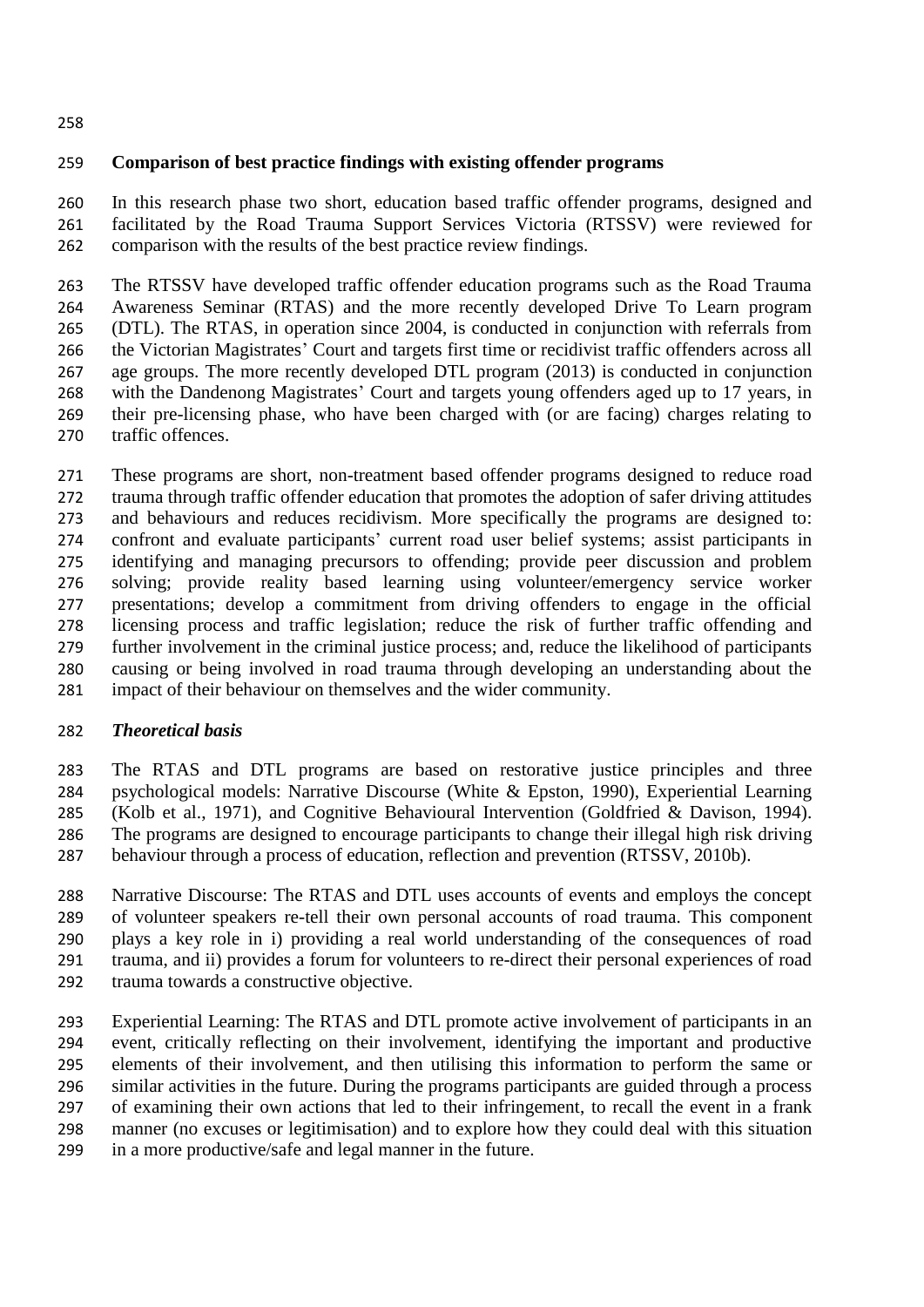Cognitive-Behavioural Intervention: The programs use this powerful technique to assist participants with learning to express what they believe, need and feel. During the programs, participants are encouraged to move from a role of passive victim to that of active and capable agents of change with the ability to make the decisions necessary to change their attitudes and behaviours. Goldfried and Davidson suggest that cognitive-behavioural interventions are more suitable in prevention programs with persons at risk compared to other therapies and have been found to have enduring effects.

## *Program delivery*

 The RTAS targets first time or recidivist traffic offenders of any age, however the participants are typically young males (<26 years), convicted of a 'hoon' type offence, and referred via the Magistrates' Court, solicitors, or through self-referral. The seminars are conducted on a regular basis across the Melbourne metropolitan area as well as several regional and rural centres across Victoria. Currently approximately 1,200 participants attend the program per year with around 10 participants per program. The target group for the DTL program is youth (predominantly male) aged up to 17 years (pre-licensing) who have been charged with (or are facing) a traffic offence. Their offences commonly include theft of motor car, driving in a dangerous manner, reckless conduct endangering life/causing injury, unlicensed and learner driver offences. The program is currently conducted in the Dandenong Region where it was developed, however the RTSSV plan to extend this coverage to other metropolitan and regional areas. Referral to attend the DTL can be self-initiated, through a representing lawyer or directly from a magistrate. With Magistrate referrals sentencing can be deferred allowing time for attendance at the DTL program and completion of the program can then be taken into consideration for final sentencing.

 The RTAS and DTL are user-pay programs, the RTAS is a 2.5 hour program and the DTL is 3 hours in duration. A similar format is employed for both programs with flexibility for facilitators to tailor the program to suit the target audience and offender profiles, while still adhering to the overall format and philosophy of the programs. The programs are designed to be interactive with a requirement of active participation in order to obtain a certificate of attendance to present at court.

 The facilitators (Educators) are employed by the RTSSV and are typically from a social science/counselling background. Key prerequisites for all facilitators are: relevant experience working in road trauma-related fields; qualifications in relevant fields such as adult education or health; and, experience working with offender/group facilitation. The Educators undergo extensive and ongoing training processes and attend regular team meetings and have regular communication regarding program modifications (RTSSV, 2004).

 A volunteer presenter attends each program session, the volunteer can be an Emergency Services representative or a community volunteer who has personally experienced road trauma (themselves or family members). The community presenters have typically been clients of trauma counselling at the RTSSV however, it is recommended that they wait at least 2 years post trauma before taking on this role. Presenters are required to attend a training program facilitated by the RTSSV. The volunteer presenters' role in the programs is to give a 15-20 minute presentation based on their personal experience of road trauma; they do not play a role in facilitating the seminars.

# *Summary of comparison of RTAS and DTL with best practice findings*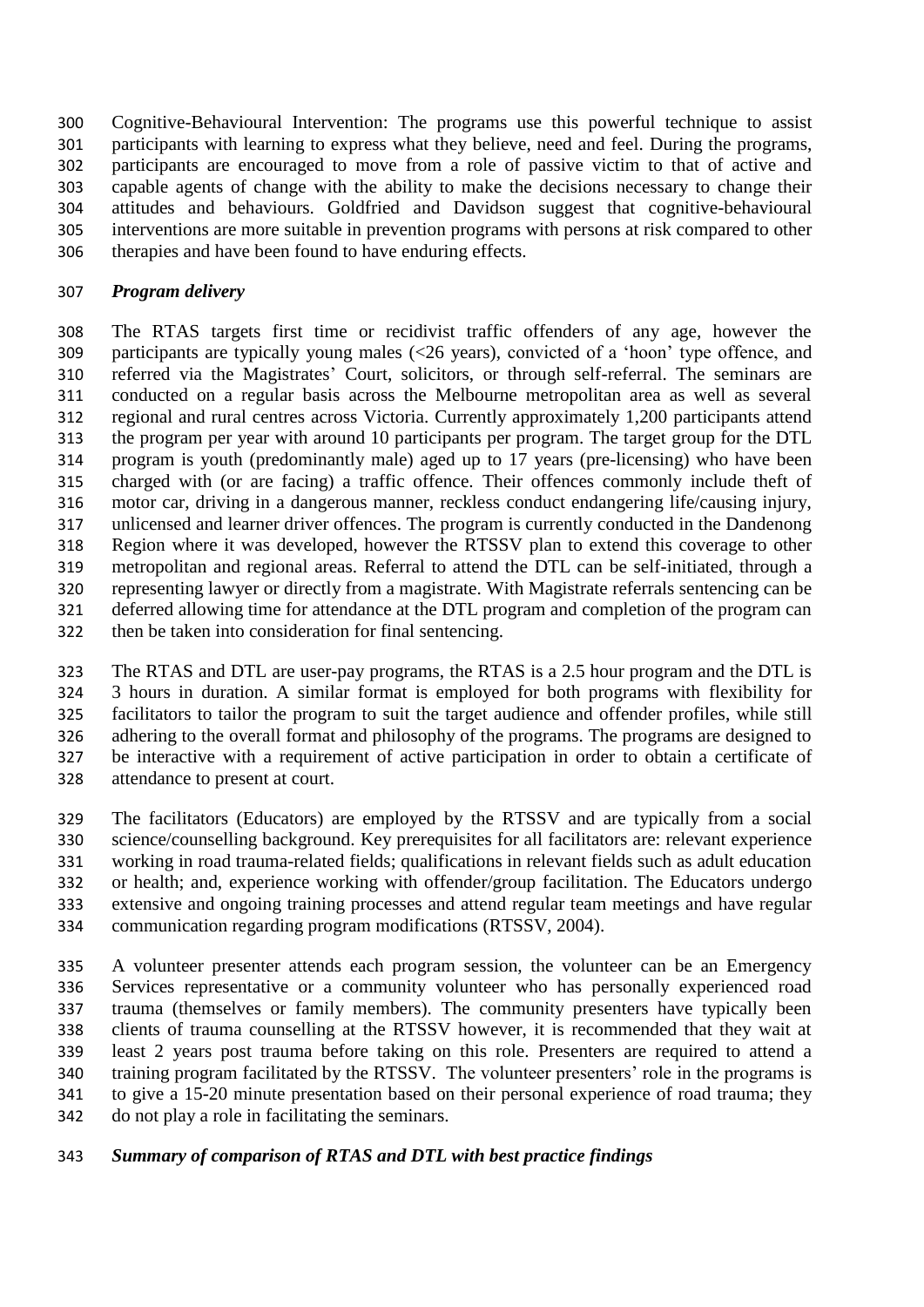The characteristics and features of the RTAS and DTL programs were compared with best practice findings of comparable programs. These findings are detailed in Clark & Edquist (20120)0 and Oxley, O'Hern & Clark (2014) and summarised here. The results suggested that, overall, the RTAS and DTL programs align well with overall youth justice system principles and therapeutic approaches. The programs are based on restorative justice and diversion from entering the system. The programs are also community-based and include CBT. Further, the program implementation, content, structure and staffing was compatible with best practice approaches. They target specified age groups, particularly young drivers, and recognise heterogeneity of groups.

#### **Recommendations and Conclusions**

 This study explored the available literature pertaining to best practice principles relating to short, non-treatment based offender programs which aim to bring about attitude and behavioural change, and reduce recidivism and hence road trauma. The findings showed that existing programs generally meet good practice requirements. However, there were some aspects of the programs that could be enhanced, and a suite of recommendations for consideration are provided. These include recommendations for additions to therapeutic approaches, target group considerations, additions to program content and key messages, as well as recommendations to ensure that appropriate and measureable variables are collected and available for robust evaluation of the program in the immediate and long-term future.

 Driver offender programs are designed to complement existing enforcement practices. When viewed as an educative program aimed at providing participants with insight into the risks associated with these high risk driving behaviours, such as facing further sanctions or being involved in a serious injury or fatal crash, these programs have been found to be cost effective. They provide a low cost user pays option to support participant exploration of the risks associated with illegal driving behaviour, the potential consequences for themselves, families and other road users and to explore alternative positive driving practices.

#### **References**

- Wåhlberg, A. E. (2011). Re-education of young driving offenders: Effects on recorded offences and self-reported collisions. *Transportation Research Part F: Traffic Psychology and Behaviour, 14*(4): 291-299.
- Armelius, B. A., & Andreassen, T. H. (2007). Cognitive-behavioral treatment for antisocial behavior in youth in residential treatment. *Cochrane Database Syst Rev,(4)*: Cd005650.
- Clark, B., & Edquist, J. (2012). *Road Trauma Awareness Seminar literature review*. Monash University Accident Research Centre.
- DeYoung, D. J. (1997). An evaluation of the effectiveness of alcohol treatment, driver license actions and jail terms in reducing drunk driving recidivism in California. *Addiction, 92*(8): 989-997.
- DiClemente, C. C., Bellino, L. E., & Neavins, T. M. (1999). Motivation for change and alcoholism treatment. *Alcohol Research and Health, 23*(2): 86-92.
- Drummond, A. E. (1996). *Young driver research program: A technical and strategic overview of exposure reduction measures as a means of reducing young driver crashes.* Melbourne: Monash University Accident Research Centre.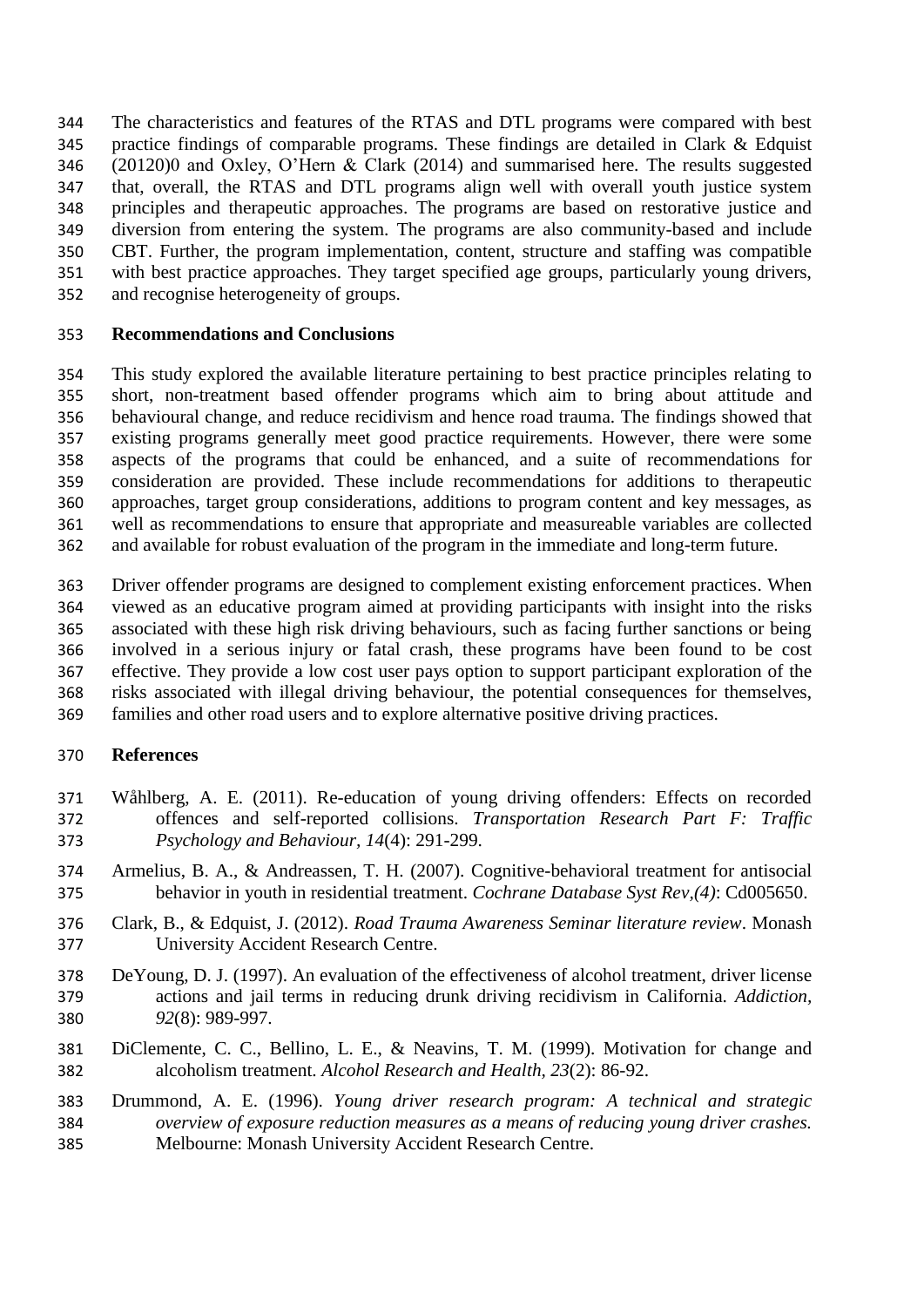- Gandolfi, J. (2009). *Driver education – A blueprint for success? A review of the current state of driver education.* Driver Research Limited.
- Goldfried, M. R., & Davison, G. C. (1994).*Clinical behavior therapy* (Expanded ed.). New York: Wiley-Interscience.
- Harris, N., Walgrave, L., & Braithwaite, J. (2004). Emotional dynamics in restorative conferences. *Theoretical Criminology, 8*, 191-210.
- Iversen, H., & Rundmo, T. (2002). Personality, risky driving and accident involvement among Norwegian drivers. *Personality and Individual Differences, 33*(8): 1251-1263.
- Izzo, R. L., & Ross, R. R. (1990). Meta-Analysis of Rehabilitation Programs for Juvenile Delinquents A Brief Report. *Criminal Justice and Behavior, 17*(1): 134-142.
- Ker, K., Roberts, I., Collier, T., Beyer, F., Bunn, F., & Frost, C. (2005). Post-licence driver education for the prevention of road traffic crashes: a systematic review of randomised controlled trials. *Accident Analysis & Prevention, 37*(2): 305-313.
- Kolb, D., Rubin, M., & McIntyre, J. (1971). *Organizational Psychology - An experimental Approach*. Englewood Cliffs: Prentice Hall.
- Lipsey, M. W., Chapman, G. L., & Landenberger, N. A. (2001). Cognitive-behavioral programs for offenders. *The Annals of the American Academy of Political and Social Science, 578*(1): 144-157.
- Lund, A. K., & Williams, A. F. (1985). A review of the literature evaluating the defensive driving course. *Accident Analysis & Prevention, 17*(6): 449-460.
- Mann, R. E., Leigh, G., Vingilis, E. R., &. de Genova, K. (1983). A critical review on the effectiveness of drinking-driving rehabilitation programmes. *Accident Analysis & Prevention, 15*(6): 441-461.
- Marques, P., Tippetts, A. S., Voas, R. B., Danseco, E., & Beirness, D. J. (2000). *Alcohol, Drugs and Traffic Safety-T 2000*: Proceedings of the 15th International Conference on Alcohol, Drugs and Traffic Safety, May 22–26, 2000.
- Masten, S. V., & Peck, R. C. (2004). Problem driver remediation: A meta-analysis of the driver improvement literature. *Journal of Safety Research, 35*(4): 403-425.
- McKnight, A. J., & Tippetts, A. S. (1997).Accident prevention versus recidivism prevention courses for repeat traffic offenders. *Accident Analysis & Prevention, 29*(1): 25-31.
- Moore, K. A., Harrison, M., Young, M. S., & Ochshorn, E. (2008). A cognitive therapy treatment program for repeat DUI offenders. *Journal of Criminal Justice, 36*(6): 539- 545.
- Oxley, J., O'Hern, S., & Clark, B. (2015). *Understanding 'best-practice' in young driver*
- *offender programs and comparison of the RTSSV's 'Drive to Learn' program with*
- *'best-practice'*. Monash University Accident Research Centre.
- Pearson, F. S., Lipton, D. S., Cleland, C. M., & Yee, D. S. (2002). The effects of behavioral/cognitive-behavioral programs on recidivism. *Crime & Delinquency, 48*(3): 476-496.
- RTSSV. (2004). *Traffic offenders' program policy*. Melbourne: Road Trauma Support Services Victoria Inc.